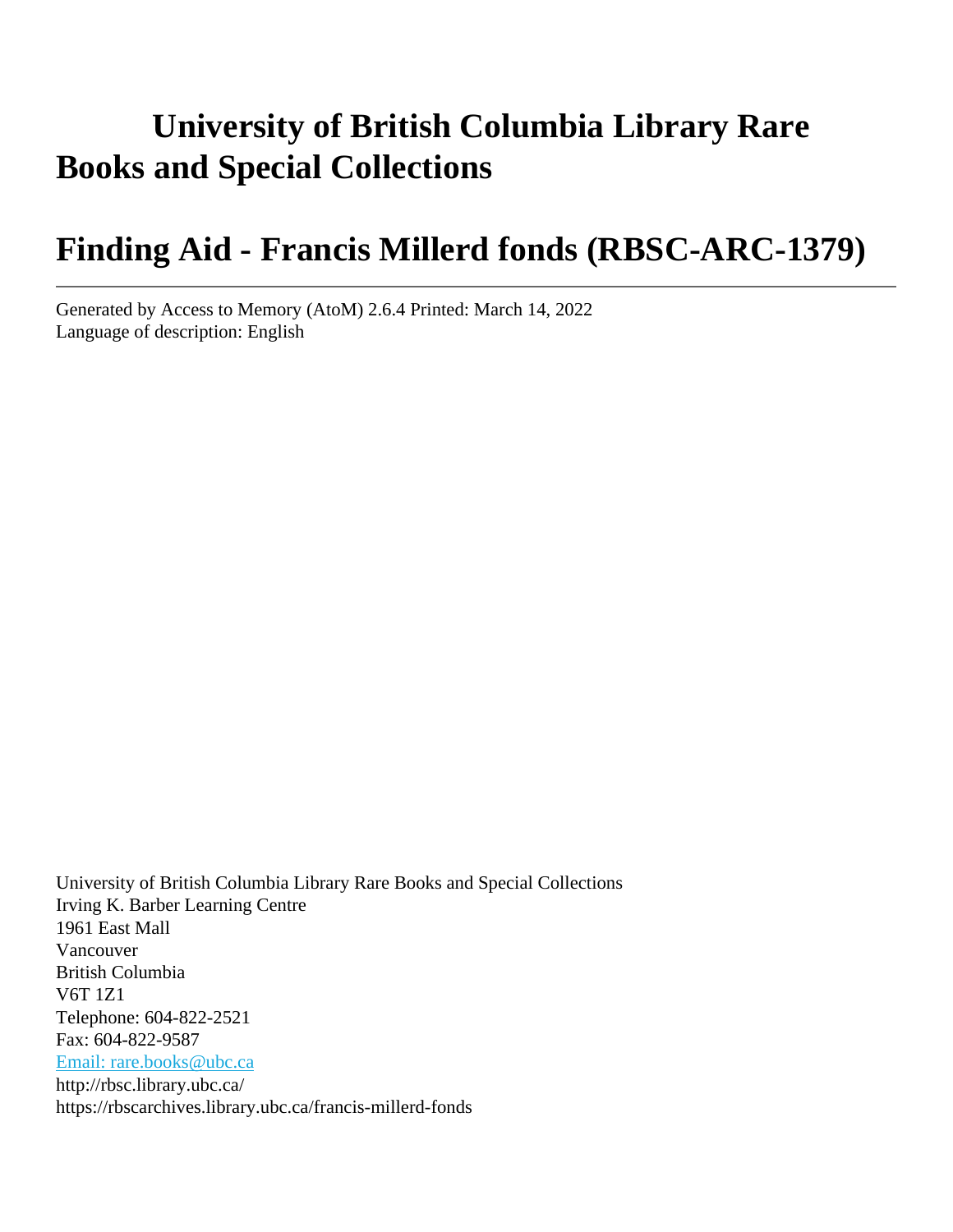## **Table of contents**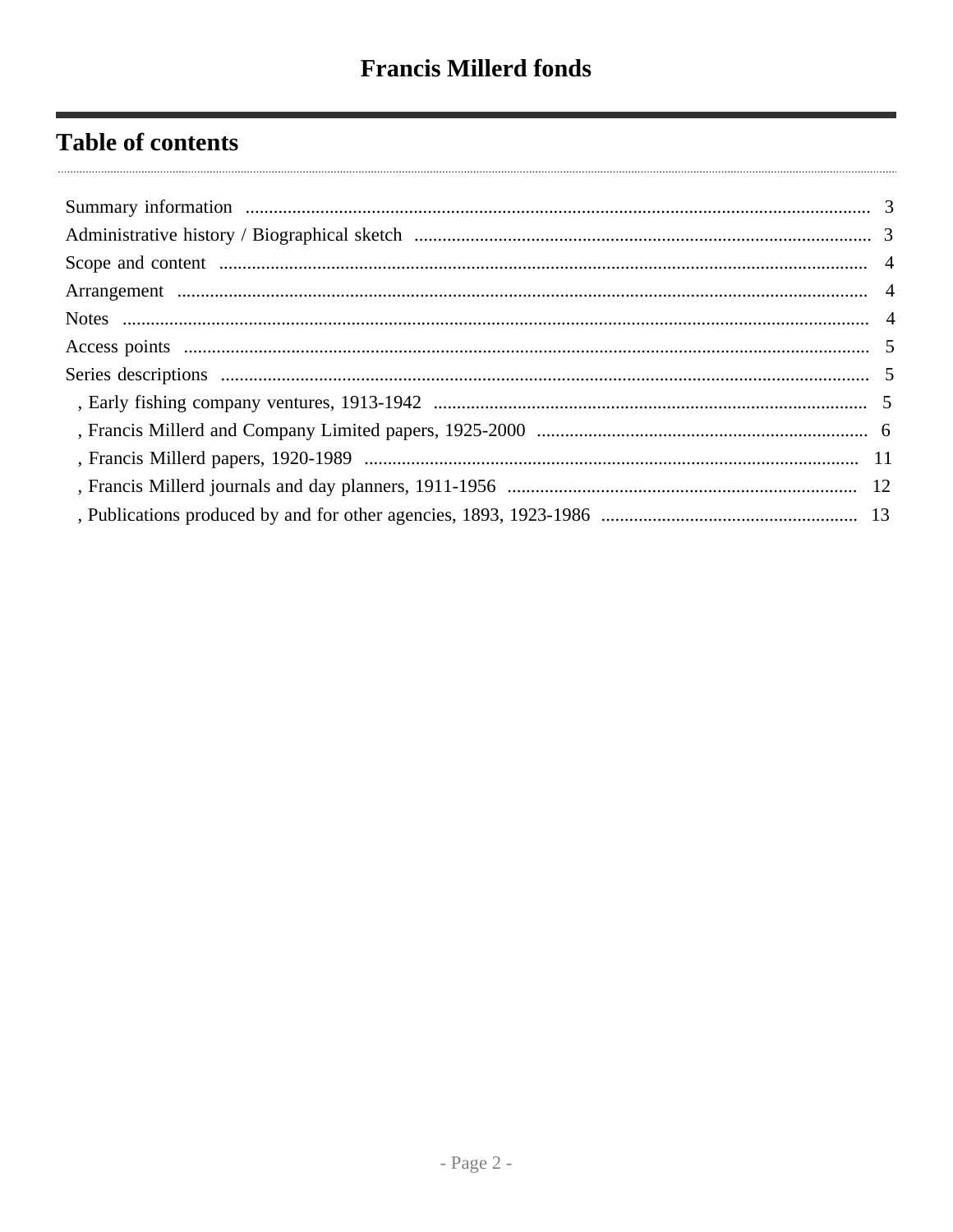| <b>Repository:</b>                           | University of British Columbia Library Rare Books and Special<br>Collections |
|----------------------------------------------|------------------------------------------------------------------------------|
| <b>Title:</b>                                | Francis Millerd fonds                                                        |
| Reference code:                              | RBSC-ARC-1379                                                                |
| Date:                                        | 1893, 1921-2000 (date of creation)                                           |
| <b>Physical description:</b>                 | 1.94 m of textual records<br>180 photographs                                 |
| Dates of creation,<br>revision and deletion: |                                                                              |

## <span id="page-2-0"></span>**Summary information**

## <span id="page-2-1"></span>**Administrative history / Biographical sketch**

#### **Note**

 $\ddotsc$ 

Francis (Frank) Millerd was born in County Cork, Ireland, in 1883. He came to Canada via South Africa -- where he served in the Boer War -- in 1908. Upon arrival, he took a job in a cannery at Steveston, British Columbia, and thereafter remained in the fishing business of the Fraser River area of British Columbia for the rest of his life. In 1909, he married Annie Findon of Ontario and they subsequently parented five children. By 1937, he was a member of the prestigious Vancouver Club. Millerd's home and place of business were both located in West Vancouver.

Early in his career, Millerd entered into employ and eventual partnership with Captain Gosse, forming first the "Gosse-Millerd Packing Company" and later, the "Gosse-Millered Limited" company. In 1922, he disassociated himself from Gosse, and in 1924 established the "Sommerville Cannery Company Limited," building and purchasing several canneries. At some point, he also formed "Millerd Packing Company Limited," which was either concurrent with or subsequent to his other company. By 1942, he had established "Francis Millerd and Company Limited," with himself as president. This appears to have subsumed earlier companies, although at some point a subsidiary company called "Millerd Great Northern Fisheries Limited" was formed.

Around 1935, Millerd's sons Frank and Don began working for his company. Millerd never actually retired but his sons gradually assumed more business responsibility and by 1965, when he was 84, Millerd only worked a few hours a day. In the mean time, Millerd became more involved in various fisheries related organizations. Most notably, he acted as president of the Fisheries Council of Canada in 1951-52. This umbrella organization was aimed at consolidating the activities of groups involved in the fishing industry and representing them to government. In 1953, Millerd was appointed a member of the Fisheries Prices Support Board, aimed at preventing price collapses in the fisheries. In 1964, he was appointed to the International Pacific Halibut Commission, a Canada-US body whose purpose was to maintain local halibut stocks.

Francis Millerd died in 1976.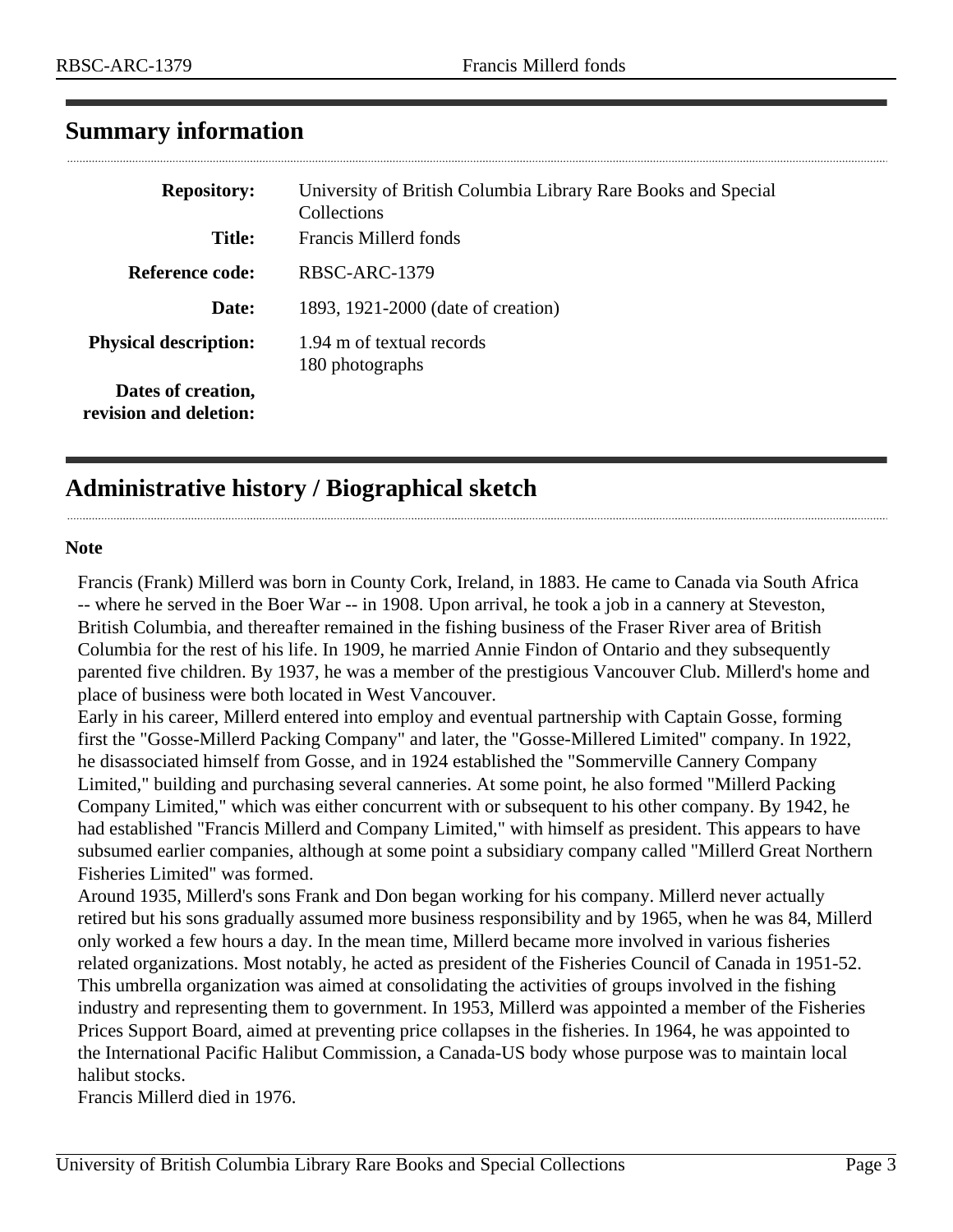## <span id="page-3-0"></span>**Scope and content**

The fonds primarily consists of records from the Francis Millerd and Company Limited (Francis Millerd & Co. Ltd.) business. These records mostly relate to the company and its relationship with its fishermen. The two primary functions of Francis Millerd  $&$  Co. Ltd. were the processing of fish and the contracting of fishermen to supply these fish. The fish processed were mainly varieties of salmon, as well as herring, clams, bloaters, sardines, dog fish, kippers, and silvets. Processing mainly took the form of canning, but smoking, curing, and freezing was also used. Some fishermen merely sold their fish to the company while others used company gear or vessels, often on mortgage plans or promisary notes. Others worked for hourly wages. The company possessed at least one cannery, the Great Northern Cannery, which Millerd had purchased in 1923. Until the late 1930s, the company made its own cans from sheets of tin. There were one hundred employees at the time of its sale in 1968. A packer vessel named Great Northern 8 was associated with this cannery, most likely preceded by similarly named vessels.

Other records in this fonds include materials which reflect on Millerd's activities and interests within the Canadian fishing and canning industries.

The fonds consists of five series titled: Early fishing company ventures; Francis Millerd and Company Limited papers; Francis Millerd Papers; Francis Millerd journals and day planners; and Publications produced by and for other agencies. The majority of the records within this fonds contain day to day administrative and financial records of Francis Millerd & Co. Ltd., including ledgers, mortgages, purchasing transactions, other contracts and agreements, log books, documents concerning company property and promisary notes. Other documents include vessel licenses, bills of sale, letters, rough notes, receipts, blueprints, and property appraisals.

Other records in the fonds include photographs, journals, day planners, research papers, yearbooks, and government-produced acts, regulations, news releases and reports.

## <span id="page-3-2"></span>**Notes**

#### **Title notes**

**Source of title proper**: Title based on the contents of the fonds.

#### **Immediate source of acquisition**

The fonds was donated by Francis Millerd Jr., who inherited his father's business and his papers in September 1986. A subsequent accrual was added in 2002.

#### <span id="page-3-1"></span>**Arrangement**

Upon receiving the initial donation, no filing system was discernible. Papers were loosely sorted or placed in envelopes. The original arrangement was only apparent at the item level, where several papers were often folded together or placed in a labeled envelope. Series, then, have been establishing in an attempt to reflect the functions of the creating agency.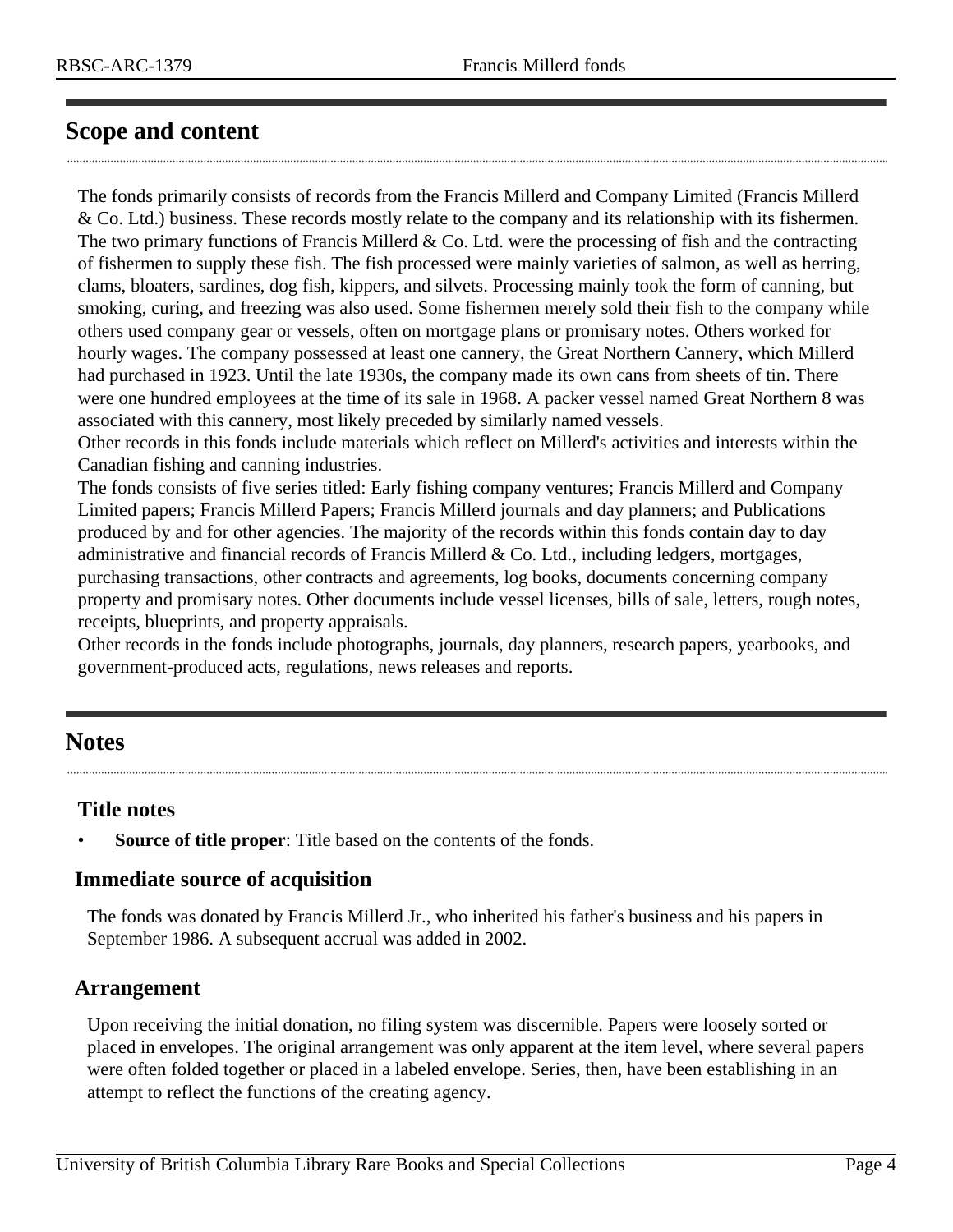While processing the accrual, it was deemed by the Archivist and the Archival Assistant that the Francis Millerd and Company Limited series was subdivided too narrowly as the previous arrangement had ten subseries. They were thus removed, creating one whole series.

Also during the accrual process, two of the four original series were renamed for clarity sake. "Sommerville Cannery Company records" was renamed "Early fishing ventures" and "Documents produced by and for other agencies" was renamed "Publications produced by and for other agencies." A fifth series, "Francis Millerd's journals and day planners" was also added during the accrual process.

### **Finding aids**

The RAD-compliant description for the initial donation was prepared by Susan Hart in November, 1987. The finding aid was updated to include the records donated in 2002 accrual by Katie Sloan in November 2015.

#### **Accruals**

No further accruals are expected.

#### **Other notes**

• **Publication status**: published

## <span id="page-4-0"></span>**Access points**

- Francis Millerd and Company
- Business and commerce (subject)
- Fishing (subject)
- Fisheries (subject)

## <span id="page-4-1"></span>**Series descriptions**

#### <span id="page-4-2"></span>**Early fishing company ventures**

Date: 1913-1942 (date of creation)

#### Scope and content:

Series mainly consists of business records related to early fishing and cannery companies in which Millerd either owned or co-owned. These companies include the  $\langle$ i>Sommerville Cannery Company $\langle$ i>, and the *G*i>Gosse-Millerd Packing Company i>, which was later known as *G*i>Gosse-Millerd Limited</i>.

The records include two ledgers. One is from the Sommerville Cannery Company, which contains debits and credits of persons acquiring foodstuffs and dry goods from a store, and of those working for the company. The ledger also includes index for 1924 by fishermens' names. The other ledger is a fishermen's ledger for 1929 that includes credits of fishermen, and an index for 1929 by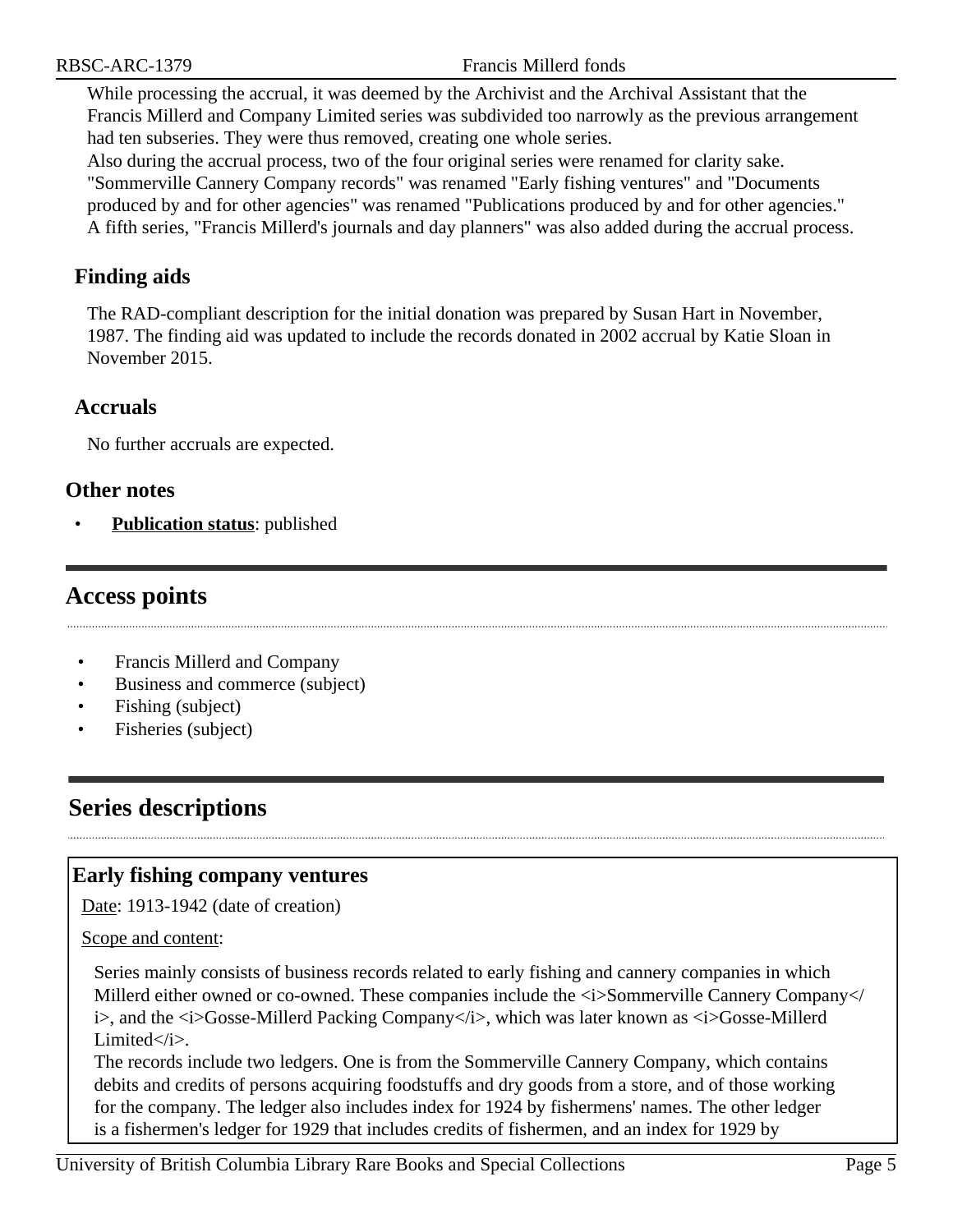fishermen's names. Other records included in this series consist of meeting minutes, reports, maps, correspondence, and bulletins.

Physical description: 12 cm of textual records

Publication status:

published

| File / item list  |                                           |           |               |           |
|-------------------|-------------------------------------------|-----------|---------------|-----------|
| Ref code          | Title                                     | Dates     | Access status | Container |
| RBSC-ARC-1379-A.1 | Item - Ledger                             | 1921-1924 |               |           |
| RBSC-ARC-1379-B.2 | Item - Fishermen's ledger                 | 1929      |               |           |
| RBSC-ARC-1379-7-6 | File - Minutes and proceedigns of general | 1923-1924 |               |           |
|                   | meetings and director's meetings of the   |           |               |           |
|                   | Francis Millerd Ltd. incorporated under   |           |               |           |
|                   | the Companies Act Statues of British      |           |               |           |
|                   | Columbia, and Somerville Cannery          |           |               |           |
|                   | shipment lists                            |           |               |           |
| RBSC-             | File - Gosse-Millerd Ltd.                 | 1923-1924 |               |           |
| ARC-1379-10-01    |                                           |           |               |           |
| RBSC-             | File - Goose [sic] - Millerd Ltd.         | 1913,     |               |           |
| ARC-1379-10-02    |                                           | 1922-1924 |               |           |
| RBSC-             | File - Gordon Gosse - Documents, maps     | 1938-1942 |               |           |
| ARC-1379-10-03    |                                           |           |               |           |
| RBSC-             | File - MV "Jinks" - Gosse Millerd         | 1913-1914 |               |           |
| ARC-1379-10-04    |                                           |           |               |           |
| RBSC-             | File - Bulletins - Dry salted herring     | 1929-1930 |               |           |
| ARC-1379-10-05    |                                           |           |               |           |
| RBSC-             | File - Sunday co. [Fishing/packing        | 1922-1923 |               |           |
| ARC-1379-10-06    | companies around the world]               |           |               |           |
| RBSC-             | File - Anglo-British Columbia Packing/    | 1914-1932 |               |           |
| ARC-1379-10-07    | Gosse Millerd accounts and reports        |           |               |           |
| RBSC-             | File - Appraisement Defiance Packing      | 1918      |               |           |
| ARC-1379-11-01    | Co., Ltd., West Vancouver, BC - General   |           |               |           |
|                   | <b>Appraisal Company</b>                  |           |               |           |

#### <span id="page-5-0"></span>**Francis Millerd and Company Limited papers**

Date: 1925-2000 (date of creation)

#### Scope and content:

The series contains records recording the daily functions of the  $\langle i \rangle$ Francis Millerd & Co. Ltd $\langle i \rangle$ . The majority of the records are related to the finances of the company and include records such as ledgers, mortgages, bills of sale, receipts, purchasing transactions, promissory notes, documents concerning company property, and property appraisals. Other records include a series of photographs, research papers, yearbooks, and government-produced acts, regulations, releases, and reports.

Physical description: 1 m of textual records 172 photographs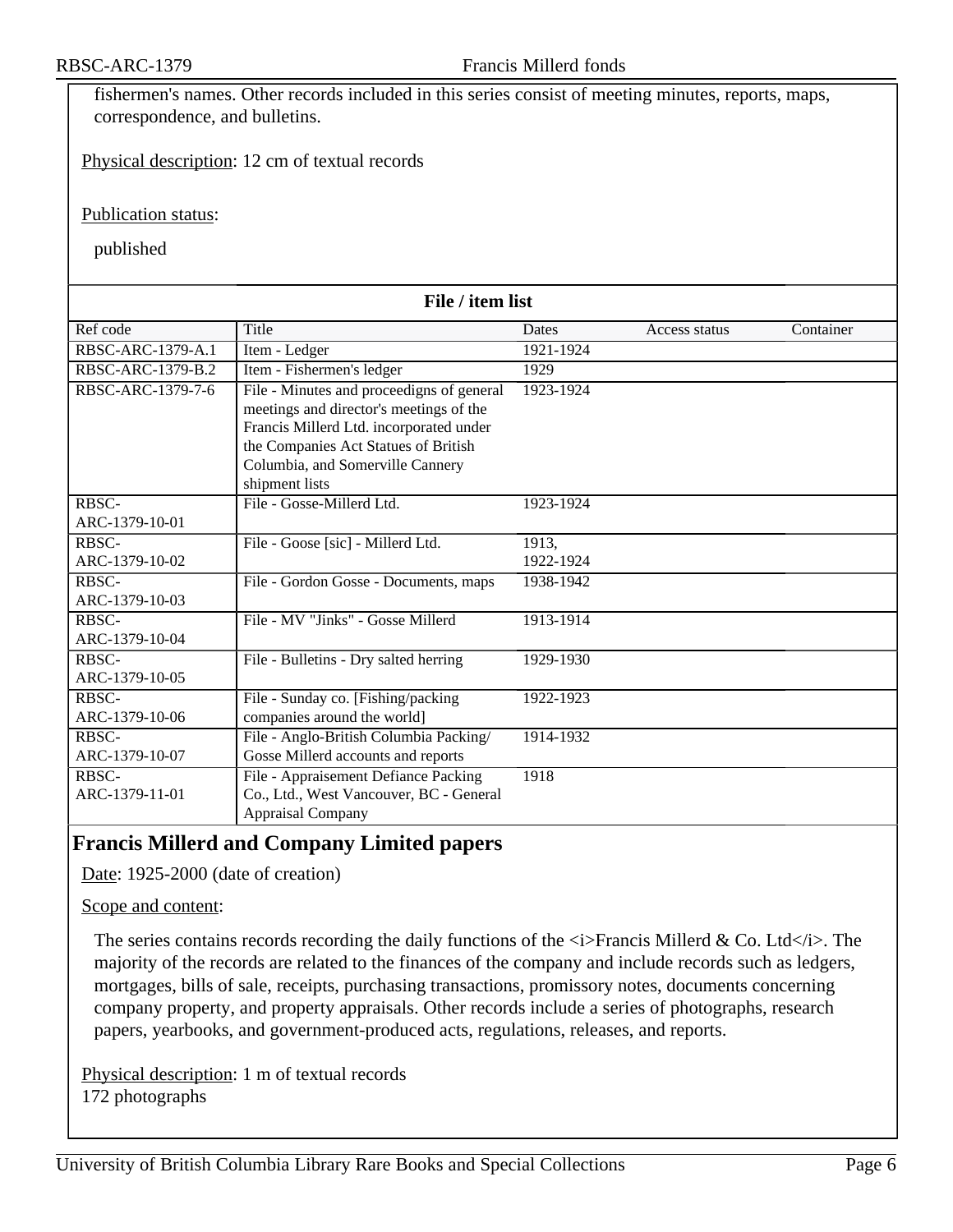#### Publication status:

published

| File / item list   |                                                          |                     |               |           |
|--------------------|----------------------------------------------------------|---------------------|---------------|-----------|
| Ref code           | Title                                                    | Dates               | Access status | Container |
| RBSC-ARC-1379-1-01 | File - Ledger - Boat crews                               | 1966-1973           |               |           |
| RBSC-ARC-1379-1-02 | File - Ledger - Hourly crews                             | 1973-1974           |               |           |
| RBSC-ARC-1379-1-03 | File - Loose papers inside Ledger -                      | 1973-1974           |               |           |
|                    | Hourly crews                                             |                     |               |           |
| RBSC-ARC-1379-1-04 | File - Ledger - Gt. Northern 8                           | 1974                |               |           |
| RBSC-ARC-1379-1-05 | File - Non-current bills of sale and vessel<br>licences  | 1948-1958           |               |           |
| RBSC-ARC-1379-1-06 | File - Conditional and current mortgages<br>lists        | 1970-1971           |               |           |
| RBSC-ARC-1379-1-07 | File - Canned salmon sales                               | 1966-1969           |               |           |
| RBSC-ARC-1379-1-08 | File - Canned salmon sales                               | 1976-1977           |               |           |
| RBSC-ARC-1379-1-09 | File - M/V Gryme blueprints                              | 1942-1943           |               |           |
| RBSC-ARC-1379-2-01 | File - Mortgages - 1942                                  |                     |               |           |
| RBSC-ARC-1379-2-02 | File - Mortgages - 1962                                  |                     |               |           |
| RBSC-ARC-1379-2-03 | File - Mortgages - 1950                                  |                     |               |           |
| RBSC-ARC-1379-2-04 | File - Mortgages - 1963 to 1964                          |                     |               |           |
| RBSC-ARC-1379-2-05 | File - Mortgages - 1943                                  |                     |               |           |
| RBSC-ARC-1379-2-06 | File - Mortgages - 1956                                  |                     |               |           |
| RBSC-ARC-1379-2-07 | File - Mortgages - 1938                                  |                     |               |           |
| RBSC-ARC-1379-2-08 | File - Mortgages - 1949                                  |                     |               |           |
| RBSC-ARC-1379-2-09 | File - Mortgages - 1957                                  | 1957                |               |           |
| RBSC-ARC-1379-2-10 | File - Mortgages - 1960                                  | 1960                |               |           |
| RBSC-ARC-1379-2-11 | File - Bill of sale - 1956                               | 1960                |               |           |
| RBSC-ARC-1379-2-12 | File - R. May - Progresser - Conditional<br>bill of sale | 1965                |               |           |
| RBSC-ARC-1379-2-13 | File - L. Shiels - Mayne - Mortgage, bill<br>of sale     | 1965-1967           |               |           |
| RBSC-ARC-1379-2-14 | File - Vessel licenses/Bill of Sales/<br>Cheques         | 1963-1969           |               |           |
| RBSC-ARC-1379-2-15 | File - "J.T." - Ed Johnson                               | 1941, 1972          |               |           |
| RBSC-ARC-1379-2-16 | File - "Peter M" - Geo Perademic                         | 1968-1969           |               |           |
| RBSC-ARC-1379-2-17 | File - "Mona Lisa" - H. McCormick                        | 1963                |               |           |
| RBSC-ARC-1379-2-18 | File - Fred McAllister - "Majorie M"<br>mortgage, etc.   | 1967, 1972          |               |           |
| RBSC-ARC-1379-2-19 | File - J. Falcos - Bill of sale, Agreement<br>to fish    | 1969, 1971          |               |           |
| RBSC-ARC-1379-2-20 | File - Delmere Laughlin - vesse sold                     | 1969, 1972          |               |           |
| RBSC-ARC-1379-2-21 | File - "Fairwind" - David Douglas                        | 1956                |               |           |
|                    | Grafton                                                  |                     |               |           |
| RBSC-ARC-1379-2-22 | File - Sold vessels                                      | 1950-1972           |               |           |
| RBSC-ARC-1379-2-23 | File - Transferred vessel licenses                       | 1956-1973           |               |           |
| RBSC-ARC-1379-2-24 | File - Deceased license owners                           | 1964, 1970          |               |           |
| RBSC-ARC-1379-2-25 | File - "St Nicolas" - J Tasselos                         | 1959, 1969          |               |           |
| RBSC-ARC-1379-2-26 | File - "M.M." - M Wilson                                 | 1942                |               |           |
| RBSC-ARC-1379-2-27 | File - Lothar Kresse - Doreen Mill -<br>Mortgage         | 1965, 1969,<br>1974 |               |           |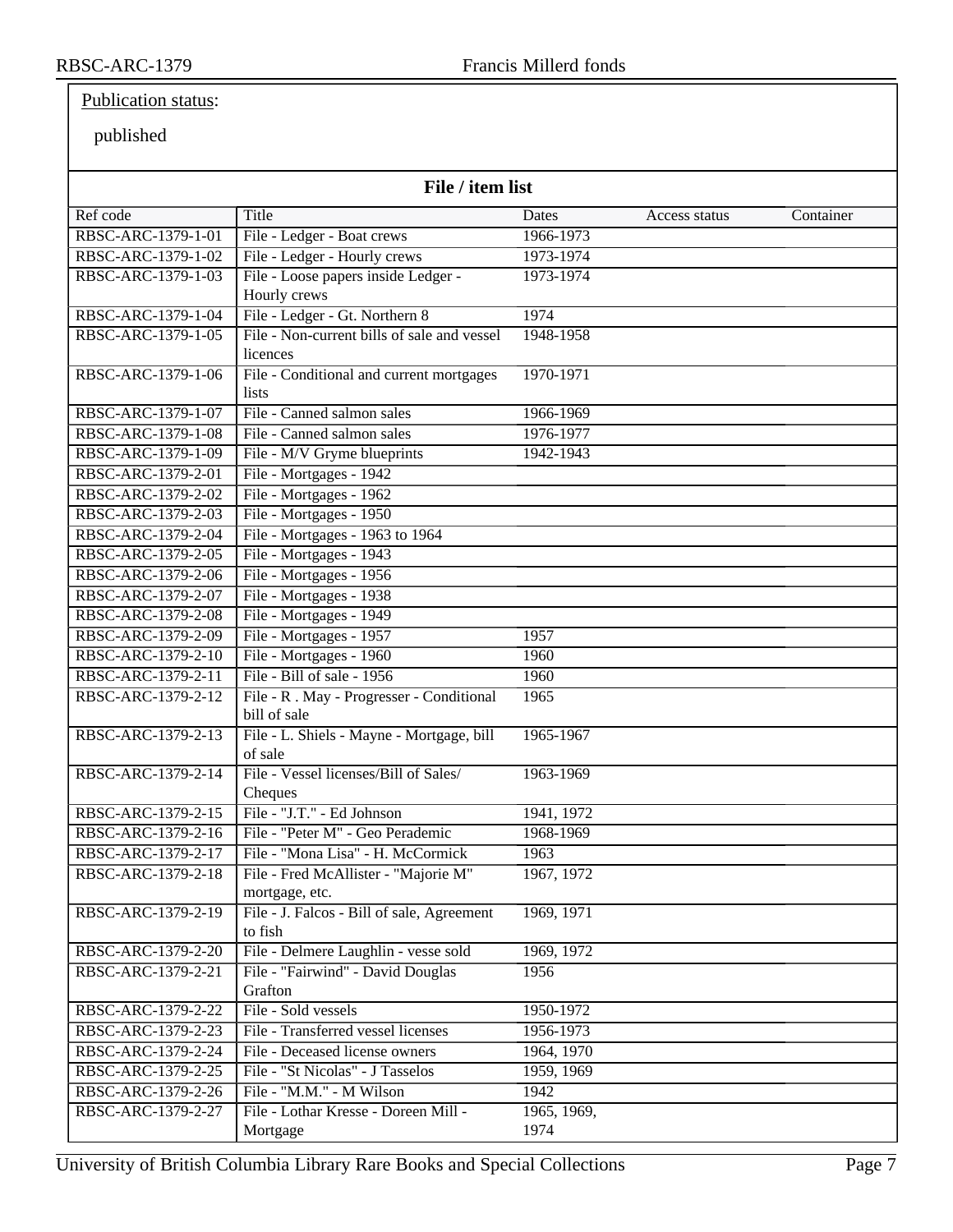| RBSC-ARC-1379      |                                                                   | Francis Millerd fonds |
|--------------------|-------------------------------------------------------------------|-----------------------|
| RBSC-ARC-1379-2-28 | File - Kisun - Y Hayashi                                          | 1958                  |
| RBSC-ARC-1379-2-29 | File - "Lark" - Ray Larkin                                        | 1967-1968             |
| RBSC-ARC-1379-2-30 | File - "Valerie" - D. Robinson                                    | 1963                  |
| RBSC-ARC-1379-2-31 | File - Paul Lanquist - Bonnie Jane                                | 1961-1962             |
| RBSC-ARC-1379-2-32 | File - Non-current notes                                          | 1952-1967             |
| RBSC-ARC-1379-2-34 | File - "E.P." - Alex Paul                                         | 1943                  |
| RBSC-ARC-1379-2-35 | File - Vessel licenses                                            | 1943                  |
| RBSC-ARC-1379-2-36 | File - Merrill Jones "Amy"                                        | 1948                  |
| RBSC-ARC-1379-2-37 | File - Misty Lady II                                              | 1959                  |
| RBSC-ARC-1379-2-38 | File - "Marlin"                                                   | 1973                  |
| RBSC-ARC-1379-2-39 | File - Neon sign papers                                           | 1939-1941             |
| RBSC-ARC-1379-2-40 | File - Fisheries + Environment Canada                             | 1977                  |
|                    | certificates                                                      |                       |
| RBSC-ARC-1379-3-01 | File - Y Takai and RE Grafton                                     | 1951-1959             |
| RBSC-ARC-1379-3-02 | File - "Gem" - T. Matsushita                                      | 1969                  |
| RBSC-ARC-1379-3-03 | File - "Sea crest" - John Anderson                                | 1977                  |
| RBSC-ARC-1379-3-04 | File - Charles McGee                                              | 1972, 1974            |
| RBSC-ARC-1379-3-05 | File - "Northern Pilot"                                           | 1952-1966             |
| RBSC-ARC-1379-3-06 | File - "Shangri-la"                                               | 1963                  |
| RBSC-ARC-1379-3-07 | File - Huson Jr. - Salmon seine                                   | 1952-1953             |
| RBSC-ARC-1379-3-08 | File - "Myra Mac"                                                 | 1958-1959             |
| RBSC-ARC-1379-3-09 | File - Agreement - Joseph Boroevich                               | 1948                  |
| RBSC-ARC-1379-3-10 | File - Fred Walsh                                                 | 1968, 1971            |
| RBSC-ARC-1379-3-11 | File - Vessel licenses and correspondence                         | 1957, 1959,           |
|                    |                                                                   | 1967, 1976            |
| RBSC-ARC-1379-3-12 | File - Vessel licenses, bills of sales,                           | 1957-1977             |
|                    | correspondence                                                    |                       |
| RBSC-ARC-1379-3-13 | File - Receipts for fishing gear                                  | 1960                  |
| RBSC-ARC-1379-3-14 | File - Conditional bill of sales and<br>subleases                 | 1940, 1957            |
| RBSC-ARC-1379-3-15 | File - Notes                                                      | 1960-1976             |
| RBSC-ARC-1379-3-16 | File - "Jamboree"                                                 | 1969                  |
| RBSC-ARC-1379-3-17 | File - "Terry Jean"                                               | 1963                  |
| RBSC-ARC-1379-3-18 | File - "Warspun"                                                  | 1967, 1972            |
| RBSC-ARC-1379-3-19 | File - "Pauline"                                                  | 1945-1965             |
| RBSC-ARC-1379-3-20 | File - "Kaya"                                                     | 1950                  |
| RBSC-ARC-1379-3-21 | File - "Sockeye"                                                  | 1952-1956             |
| RBSC-ARC-1379-3-22 | File - "Lilly K"                                                  | 1949-1953             |
| RBSC-ARC-1379-3-23 | File - "Joyce W"                                                  | 1949-1953             |
| RBSC-ARC-1379-3-24 | File - "A.C. Thuveson"                                            | 1942-1944             |
| RBSC-ARC-1379-3-25 | File - "Butterball"                                               | 1955, 1963,<br>1966   |
| RBSC-ARC-1379-3-26 | File - Correspondence                                             | 1955, 1963,           |
|                    |                                                                   | 1966                  |
| RBSC-ARC-1379-3-27 | File - Boat building agreements                                   | 1949-1951             |
| RBSC-ARC-1379-3-28 | File - Special use permit - Department of<br>Lands, Forest Branch | 1942                  |
| RBSC-ARC-1379-3-29 | File - Redonda Bay                                                | 1952, 1955            |
| RBSC-ARC-1379-3-30 | File - M.V. "Trisha"                                              | 1963                  |
| RBSC-ARC-1379-3-31 | File - Lot records                                                | 1964-1968             |
| RBSC-ARC-1379-3-32 | File - Appraisal of Great West Cannery,                           | 1950                  |
|                    | West Bay, North Marine Drive, West                                |                       |
|                    | Vancouver, B.C.                                                   |                       |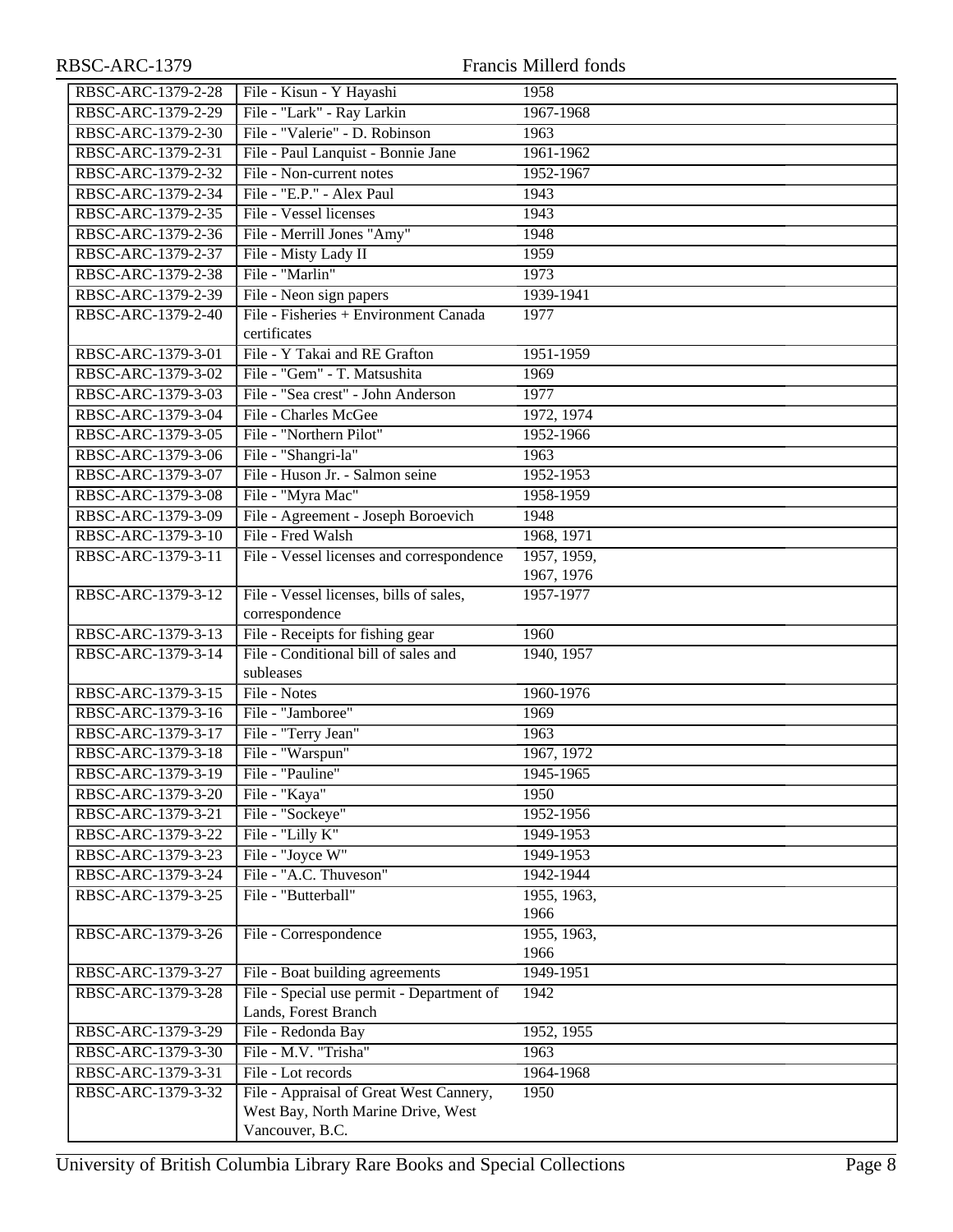# RBSC-ARC-1379 Francis Millerd fonds

| RBSC-ARC-1379-3-33 | File - An appraisal of the industrial     | 1976           |
|--------------------|-------------------------------------------|----------------|
|                    | property located at 1614-1636 West 1      |                |
|                    | Avenue, Vancouver, British Columbia       |                |
| RBSC-ARC-1379-3-34 | File - Dominion of Canada, Department     | 1940, 1947     |
|                    |                                           |                |
|                    | of Public Works approved application for  |                |
|                    | Great Northern Cannery, Ltd.              |                |
| RBSC-ARC-1379-3-35 | File - "Great Northern" Ocean products    | [1950s!]       |
|                    | [file folders]                            |                |
| RBSC-ARC-1379-7-06 | File - Minutes of proceedings of general  | 1934-1939      |
|                    | meetings and directors' meetings of       |                |
|                    | Francis Millerd Company Limited           |                |
|                    | incorporated under the Companies Act      |                |
|                    | Statues of British Columbia, 1929 on the  |                |
|                    | 14th day of September A.D. 1932           |                |
| RBSC-ARC-1379-7-07 | File - Companies Act documents            | 1932           |
|                    | incorporating Francis Millerd and         |                |
|                    | Company Ltd.                              |                |
| RBSC-ARC-1379-8-06 |                                           |                |
|                    | File - Francis Millerd & Co. Ltd. notepad | [n.d]          |
| RBSC-ARC-1379-8-07 | File - Francis Millerd & Co. Ltd. invoice | [n.d]          |
|                    | pad                                       |                |
| RBSC-ARC-1379-8-08 | File - Correspondence and photographs     | 1965, 1969     |
|                    | related to a trip to the United States    |                |
| RBSC-ARC-1379-8-10 | File - Photographs of Great Northern      | $\sqrt{195-?}$ |
|                    | display at an unidentified grocery store  |                |
| RBSC-ARC-1379-9-01 | File - Old general ledger                 | 1937-1939      |
| RBSC-              | File - Trademarks                         | 1940-1968      |
| ARC-1379-10-08     |                                           |                |
| RBSC-              | File - Forms                              | $[19-]$        |
| ARC-1379-10-09     |                                           |                |
| RBSC-              | File - Appraisal of property located at   | 1974           |
| ARC-1379-10-10     | Shearwater, BC for Mr. D. Millerd         |                |
| RBSC-              | File - Appraisal of property located at   | 1974           |
| ARC-1379-10-11     | Redonda Bay, West Redonda Island, for     |                |
|                    | Mr. D. Millerd                            |                |
|                    |                                           |                |
| RBSC-              | File - Appraisal of property located at   | 1974           |
| ARC-1379-10-12     | Sointula, Malcolm Island, for Mr. D.      |                |
|                    | Millerd                                   |                |
| RBSC-              | File - Redonda                            | 1950-1987      |
| ARC-1379-10-13     |                                           |                |
| RBSC-              | File - Plans - Great Northern 8 fish      | 1954-1955      |
| ARC-1379-10-14     | packer                                    |                |
| RBSC-              | File - Bella Bella sale                   | 1946-1979      |
| ARC-1379-10-15     |                                           |                |
| RBSC-              | File - Real estate - up coast             | 1941-1986      |
| ARC-1379-10-16     |                                           |                |
| RBSC-              | File - Land - Foreshore + owned           | 1932-1986      |
| ARC-1379-10-17     |                                           |                |
| RBSC-              | File - WA Thom sketches and blueprints    | 1973           |
| ARC-1379-10-17     |                                           |                |
|                    | for Millerd fish pump                     |                |
| RBSC-              | File - Great Northern agreements, etc.    | 1946-1967      |
| ARC-1379-11-02     |                                           |                |
| RBSC-              | File - Great Northern I                   | 1939-1943      |
| ARC-1379-11-03     |                                           |                |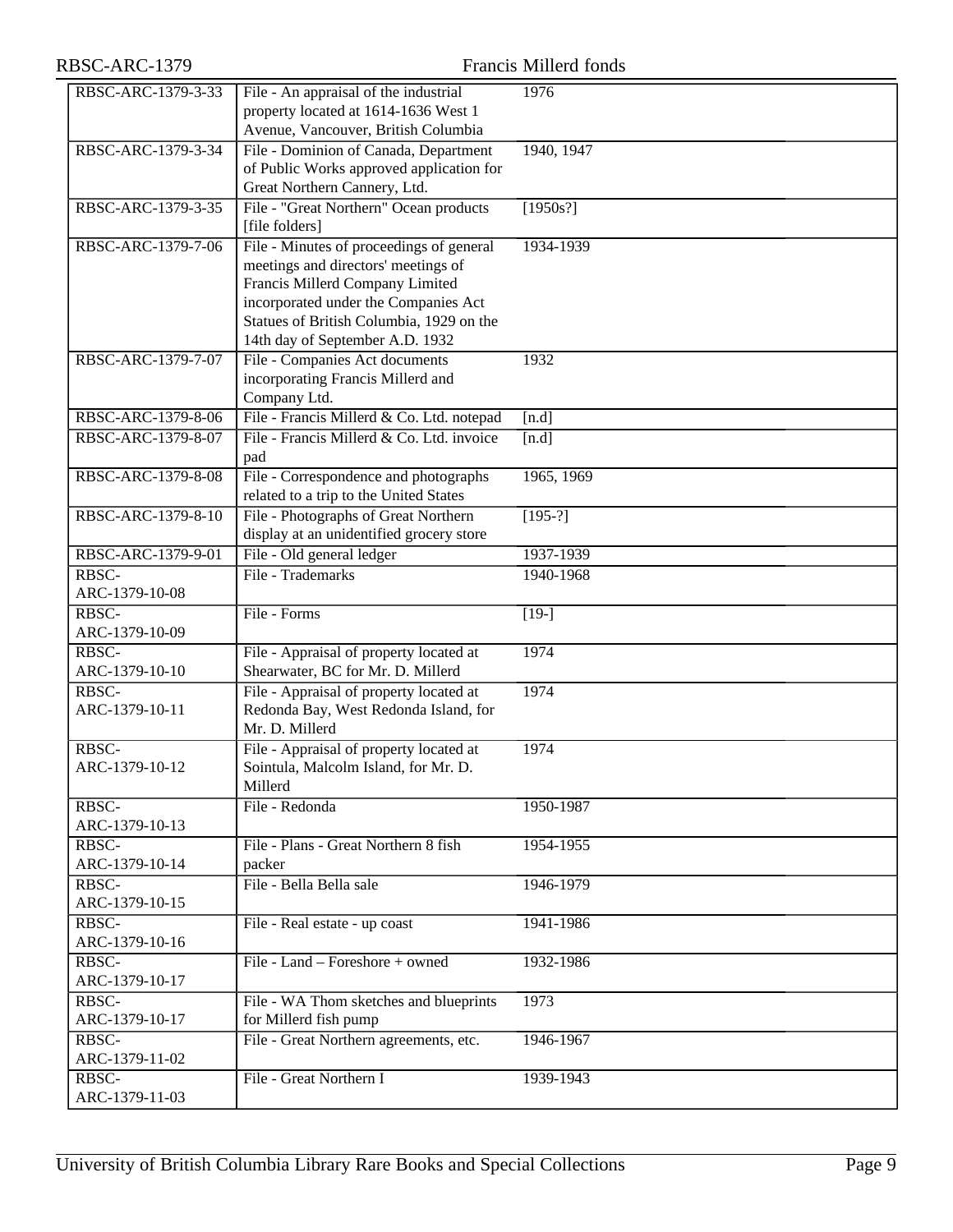| RBSC-ARC-1379  |                                            | Francis Millerd fonds |
|----------------|--------------------------------------------|-----------------------|
| RBSC-          | File - Great Northern 3                    | 1938-1947,            |
| ARC-1379-11-04 |                                            | 1960-1964,            |
|                |                                            | 1978                  |
| RBSC-          | File - Great Northern 5                    | 1940-1948,            |
| ARC-1379-11-05 |                                            | 1978-1979             |
| RBSC-          | File - Great Northern 6                    | 1950-1975             |
| ARC-1379-11-06 |                                            |                       |
| RBSC-          | File - Great Northern 8                    | 1952-1983             |
| ARC-1379-11-07 |                                            |                       |
| RBSC-          | File - Boats [Great Northern 7]            | 1939-1981             |
| ARC-1379-11-08 |                                            |                       |
| RBSC-          | File - Great Northern boats, scows,        | 1939-1983             |
| ARC-1379-11-09 | barges                                     |                       |
| RBSC-          | File - G.N. transporter                    | 1966-1990             |
| ARC-1379-11-10 |                                            |                       |
| RBSC-          | File - Nozaki 1974/5                       | 1974-1978             |
| ARC-1379-11-11 |                                            |                       |
| RBSC-          | File - Roe herring                         | 1971-1988             |
| ARC-1379-11-12 |                                            |                       |
| RBSC-          | File - Valueations [sic]                   | 1974-1977             |
| ARC-1379-11-13 |                                            |                       |
| RBSC-          | File - Newfoundland                        | 1966                  |
| ARC-1379-11-14 |                                            |                       |
| RBSC-          | File - Water rights licenses               | 1941-1984             |
| ARC-1379-11-15 |                                            |                       |
| RBSC-          | File - Information                         | 1925, 1961,           |
| ARC-1379-11-16 |                                            | 1993, 1998            |
| RBSC-          | File - Herring                             | 1966-1968,            |
| ARC-1379-11-17 |                                            | 1982-1983             |
| RBSC-          | File - Halibut                             | 1974-1979,            |
| ARC-1379-11-18 |                                            | 1998-2000             |
| RBSC-          | File - Boat agreements                     | 1942-1963             |
| ARC-1379-11-19 |                                            |                       |
| RBSC-          | File - Export                              | 1972-1983             |
| ARC-1379-11-20 |                                            |                       |
| RBSC-          | File - Pictures - Francis Millerd & Co.    | $\sqrt{1940s-1950s}$  |
| ARC-1379-11-21 | Ltd                                        | 1980s]                |
| RBSC-          | File - Certificate of Registry for F.M. 17 | 1925, 1973            |
| ARC-1379-11-22 | ship and "Northman" ship                   |                       |
| RBSC-          | File - [Correspondence regarding           | 1973                  |
| ARC-1379-11-23 | <b>Wallace Fisheries]</b>                  |                       |
| RBSC-          | File - [Francis Millerd & Co. ephemera]    | $\overline{[19-]}$    |
| ARC-1379-11-24 |                                            |                       |
| RBSC-          | File - Capt. George Skinner                | 1939-1940             |
| ARC-1379-12-01 |                                            |                       |
| RBSC-          | File - Miscellaneous [correspondence and   | 1939-1974             |
| ARC-1379-12-03 | land acts]                                 |                       |
| RBSC-          | File - Newsclippings                       | 1953-1966             |
| ARC-1379-12-04 |                                            |                       |
| RBSC-          | File - Prince Rupert waterfront and water  | 1942-1948             |
| ARC-1379-12-05 | lots leases                                |                       |
| RBSC-          | File - Great Northern Cannery ledger       | 1929-1939             |
| ARC-1379-14-01 |                                            |                       |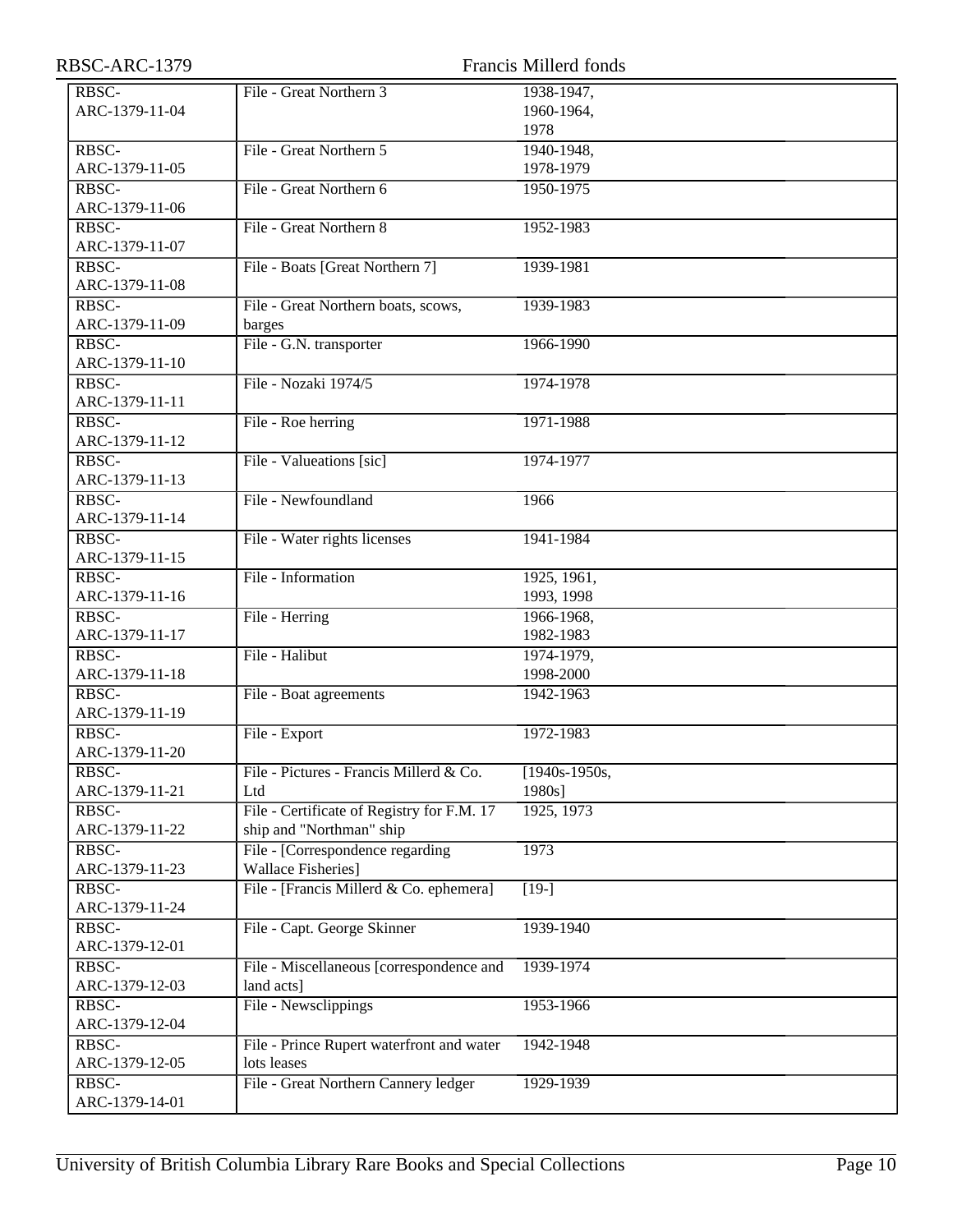<span id="page-10-0"></span>

| RBSC-ARC-1379                                                   |                                                                                                                                                                                                                                                                                                                                                                                                                                | <b>Francis Millerd fonds</b> |               |           |
|-----------------------------------------------------------------|--------------------------------------------------------------------------------------------------------------------------------------------------------------------------------------------------------------------------------------------------------------------------------------------------------------------------------------------------------------------------------------------------------------------------------|------------------------------|---------------|-----------|
| RBSC-<br>ARC-1379-14-02                                         | File - Directory                                                                                                                                                                                                                                                                                                                                                                                                               | $[19-]$                      |               |           |
| <b>Francis Millerd papers</b>                                   |                                                                                                                                                                                                                                                                                                                                                                                                                                |                              |               |           |
| Date: 1920-1989 (date of creation)                              |                                                                                                                                                                                                                                                                                                                                                                                                                                |                              |               |           |
| Scope and content:                                              |                                                                                                                                                                                                                                                                                                                                                                                                                                |                              |               |           |
|                                                                 | The series consists of personal papers relating to Millerd's activities in various fisheries associations,<br>including the Fisheries Council of Canada and the Fisheries Price Support Board. These records<br>include news releases, news clippings, photographs related to council meetings, and reports. Other<br>records include portraits of Millerd, and papers related to his interests in seining fishing techniques. |                              |               |           |
| Physical description: 19 photographs<br>8 cm of textual records |                                                                                                                                                                                                                                                                                                                                                                                                                                |                              |               |           |
| Publication status:                                             |                                                                                                                                                                                                                                                                                                                                                                                                                                |                              |               |           |
| published                                                       |                                                                                                                                                                                                                                                                                                                                                                                                                                |                              |               |           |
|                                                                 | File / item list                                                                                                                                                                                                                                                                                                                                                                                                               |                              |               |           |
| Ref code                                                        | Title                                                                                                                                                                                                                                                                                                                                                                                                                          | Dates                        | Access status | Container |
| RBSC-ARC-1379-4-01                                              | File - Fisheries council news releases and<br>news clippings: Re - Trip to Maritimes,<br>Sept 1951                                                                                                                                                                                                                                                                                                                             | 1951                         |               |           |
| RBSC-ARC-1379-4-02                                              | File - 16th annual report of the fisheries<br>prices support board for the year<br>1962-1963                                                                                                                                                                                                                                                                                                                                   | 1962-1963                    |               |           |
| RBSC-ARC-1379-4-03                                              | File - Papers concerning seining, 1969                                                                                                                                                                                                                                                                                                                                                                                         | 1969                         |               |           |
| RBSC-ARC-1379-4-04                                              | File - Photographs                                                                                                                                                                                                                                                                                                                                                                                                             | ca. 1950-1953                |               |           |
| RBSC-ARC-1379-4-05                                              | File - Political cartoon and news clipping                                                                                                                                                                                                                                                                                                                                                                                     | 1937, 1950                   |               |           |
| RBSC-ARC-1379-4-10                                              | File - Commission of Patent for services<br>in gripping and removing milk bottle<br>caps                                                                                                                                                                                                                                                                                                                                       | 1928                         |               |           |
| RBSC-ARC-1379-8-09                                              | File - Trip - FAO                                                                                                                                                                                                                                                                                                                                                                                                              | 1969, 1989                   |               |           |
| RBSC-<br>ARC-1379-12-02                                         | File - Mission to seamen                                                                                                                                                                                                                                                                                                                                                                                                       | 1952-1954                    |               |           |
| RBSC-<br>ARC-1379-13-12                                         | File - Seventh annual meeting and<br>convention Fisheries Council of Canada,<br>April 28 to 30, 1952                                                                                                                                                                                                                                                                                                                           | 1952                         |               |           |
| RBSC-<br>ARC-1379-14-03                                         | File - [Membership cards and other<br>ephemera]                                                                                                                                                                                                                                                                                                                                                                                | 1923-1942                    |               |           |
| RBSC-<br>ARC-1379-14-04                                         | File - Fisheries Council of Canada, 1952                                                                                                                                                                                                                                                                                                                                                                                       | 1952                         |               |           |
| RBSC-<br>ARC-1379-14-05                                         | File - 4th General convention Can.<br>Fisheries Assc. Vancouver, BC, June 3,<br>4, 5 1 9 2 0                                                                                                                                                                                                                                                                                                                                   | 1920                         |               |           |
| RBSC-<br>ARC-1379-14-06                                         | File - [Portrait of Francis Millerd]                                                                                                                                                                                                                                                                                                                                                                                           | $\overline{[19-]}$           |               |           |
| RBSC-<br>ARC-1379-14-07                                         | File - The Social Register of Canada3rd<br>ed.                                                                                                                                                                                                                                                                                                                                                                                 | 1961                         |               |           |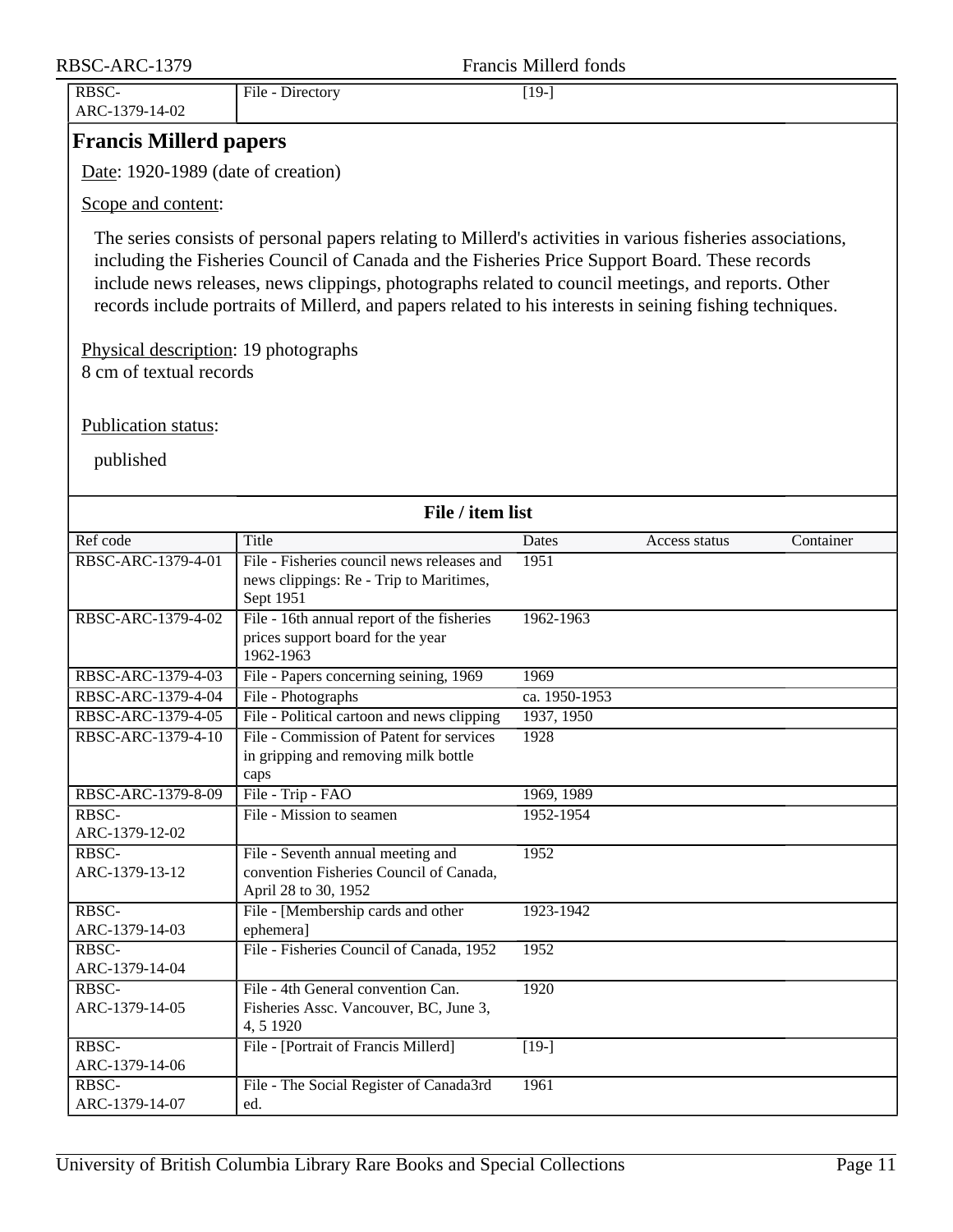## <span id="page-11-0"></span>**Francis Millerd journals and day planners**

Date: 1911-1956 (date of creation)

Scope and content:

Series contains journals and day planners written by Francis Millerd. While the majority of these items contain information pertaining to day to day business ventures of the  $\langle i \rangle$ Francis Millerd & Company Ltd. $\langle i \rangle$ , some of the diaries contain personal anecdotes and information pertaining to Millerd's previous business ventures.

Physical description: 20 cm of textual records

Publication status:

published

|                | File / item list                |              |               |           |  |
|----------------|---------------------------------|--------------|---------------|-----------|--|
| Ref code       | Title                           | <b>Dates</b> | Access status | Container |  |
| RBSC-          | File - 1911 and 1912            | 1911-1912    |               |           |  |
| ARC-1379-12-06 |                                 |              |               |           |  |
| RBSC-          | File - 1913 and 1914            | 1913-1914    |               |           |  |
| ARC-1379-12-07 |                                 |              |               |           |  |
| RBSC-          | File - 1917 and 1923            | 1917; 1923   |               |           |  |
| ARC-1379-12-08 |                                 |              |               |           |  |
| RBSC-          | File - 1924 and 1925            | 1924-1925    |               |           |  |
| ARC-1379-12-09 |                                 |              |               |           |  |
| RBSC-          | File - 1926                     | 1926         |               |           |  |
| ARC-1379-12-10 |                                 |              |               |           |  |
| RBSC-          | File - 1929                     | 1929         |               |           |  |
| ARC-1379-12-11 |                                 |              |               |           |  |
| RBSC-          | File - 1930                     | 1930         |               |           |  |
| ARC-1379-12-12 |                                 |              |               |           |  |
| RBSC-          | File - 1931                     | 1931         |               |           |  |
| ARC-1379-13-01 |                                 |              |               |           |  |
| RBSC-          | File - 1936                     | 1936         |               |           |  |
| ARC-1379-13-02 |                                 |              |               |           |  |
| RBSC-          | File - 1938                     |              |               |           |  |
| ARC-1379-13-03 |                                 |              |               |           |  |
| RBSC-          | File - 1939                     | 1939         |               |           |  |
| ARC-1379-13-04 |                                 |              |               |           |  |
| RBSC-          | File - 1940                     | 1940         |               |           |  |
| ARC-1379-13-05 |                                 |              |               |           |  |
| RBSC-          | File - 1942                     | 1942         |               |           |  |
| ARC-1379-13-06 |                                 |              |               |           |  |
| RBSC-          | File - 1956                     | 1956         |               |           |  |
| ARC-1379-13-07 |                                 |              |               |           |  |
| RBSC-          | File - [Journals with no dates] | $[19-]$      |               |           |  |
| ARC-1379-13-08 |                                 |              |               |           |  |
| RBSC-          | File - Journal 1922-1937        | 1922-1939    |               |           |  |
| ARC-1379-13-09 |                                 |              |               |           |  |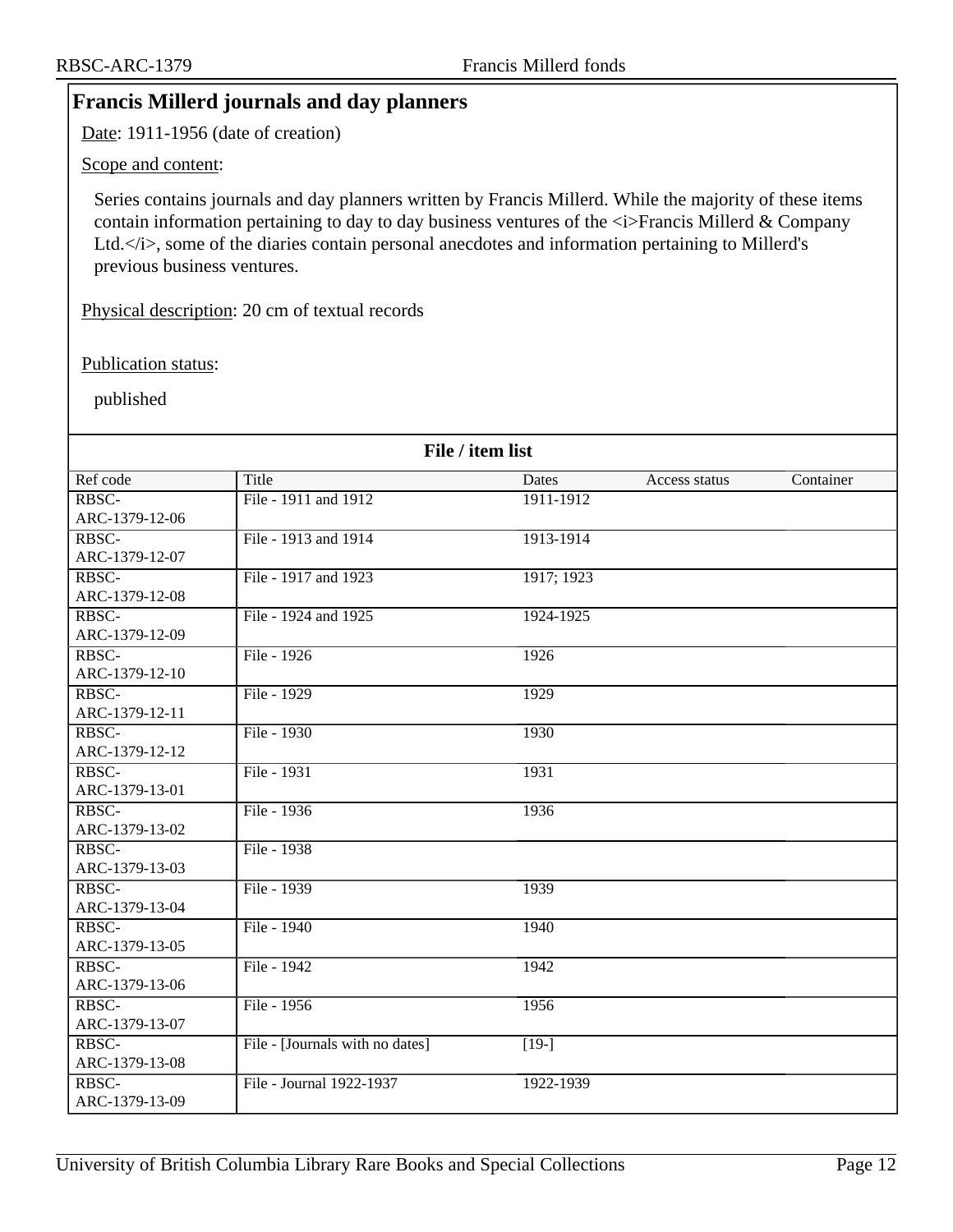<span id="page-12-0"></span>

| RBSC-ARC-1379           |                                                                                                                                                                                            | Francis Millerd fonds |               |           |
|-------------------------|--------------------------------------------------------------------------------------------------------------------------------------------------------------------------------------------|-----------------------|---------------|-----------|
| RBSC-<br>ARC-1379-13-10 | File - Journal 1936-37, 1943                                                                                                                                                               | 1936-1937;<br>1943    |               |           |
|                         | Publications produced by and for other agencies                                                                                                                                            |                       |               |           |
|                         | Date: 1893, 1923-1986 (date of creation)                                                                                                                                                   |                       |               |           |
| Scope and content:      |                                                                                                                                                                                            |                       |               |           |
|                         | Series contains documents collected by Millerd in regards to the fishing industry in Canada. Records<br>include journals, research papers, newspaper clippings, yearbooks, and code books. |                       |               |           |
|                         | Physical description: 53 cm of textual records                                                                                                                                             |                       |               |           |
| Publication status:     |                                                                                                                                                                                            |                       |               |           |
| published               |                                                                                                                                                                                            |                       |               |           |
|                         | File / item list                                                                                                                                                                           |                       |               |           |
| Ref code                | Title                                                                                                                                                                                      | Dates                 | Access status | Container |
| RBSC-ARC-1379-4-06      | File - A Berliner report on - canned fish                                                                                                                                                  | $[195-?]$             |               |           |
| RBSC-ARC-1379-4-07      | File - A Berliner report on - smoked fish                                                                                                                                                  | $[195-?]$             |               |           |
| RBSC-ARC-1379-4-08      | File - Department of Fisheries: Industrial<br>development service, progress report                                                                                                         | 1961                  |               |           |
| RBSC-ARC-1379-4-09      | File - House of Commons: Standing<br>committee on Fisheries, minutes of<br>proceedings and evidence, no. 3, Tuesday<br>April 5, 1966                                                       | 1966-1967             |               |           |
| RBSC-ARC-1379-4-11      | File - Clippings regarding issues in BC's<br>fishing industry                                                                                                                              | 1951                  |               |           |
| RBSC-ARC-1379-5-01      | File - Fisheries Research Board of<br>Canada - Progress reports of the Atlantic<br>Coast stations                                                                                          | 1950-1955             |               |           |
| RBSC-ARC-1379-5-02      | File - Fisheries Research Board of<br>Canada - Progress reports of the Pacific<br><b>Coast stations</b>                                                                                    | 1947-1957             |               |           |
| RBSC-ARC-1379-5-03      | File - Canadian Acts relating to Fisheries                                                                                                                                                 | 1942-1967             |               |           |
| RBSC-ARC-1379-5-04      | File - Appendices and reports related to<br>Canada's fishing industry                                                                                                                      | 1948-1954,<br>1965    |               |           |
| RBSC-ARC-1379-5-05      | File - Department of Fisheries: Annual<br>Reports                                                                                                                                          | 1959, 1963            |               |           |
| RBSC-ARC-1379-5-06      | File - The Canadian Fish Culturalist                                                                                                                                                       | 1960-1967             |               |           |
| RBSC-ARC-1379-5-07      | File - World fisheries yearbook, 1949                                                                                                                                                      | 1949                  |               |           |
| RBSC-ARC-1379-5-08      | File - Department of Recreation and                                                                                                                                                        | 1965                  |               |           |
| RBSC-ARC-1379-6-01      | Conservation, Annual report<br>File - Foreign Marks-of-Origin<br>regulations - US Department of<br>Commerce                                                                                | 1947                  |               |           |
| RBSC-ARC-1379-6-02      | File - British Columbia Ocean Harvest                                                                                                                                                      | 1968                  |               |           |
| RBSC-ARC-1379-6-03      | File - Annual review, Fisheries Council<br>of Canada                                                                                                                                       | 1968                  |               |           |
| RBSC-ARC-1379-6-04      | File - Canadian Fisherman: Annual<br>reports & forecasts, magazines                                                                                                                        | 1966-1968             |               |           |
| RBSC-ARC-1379-6-05      | File - Canadian Fisheries Annual                                                                                                                                                           | 1957-1958             |               |           |

University of British Columbia Library Rare Books and Special Collections Page 13